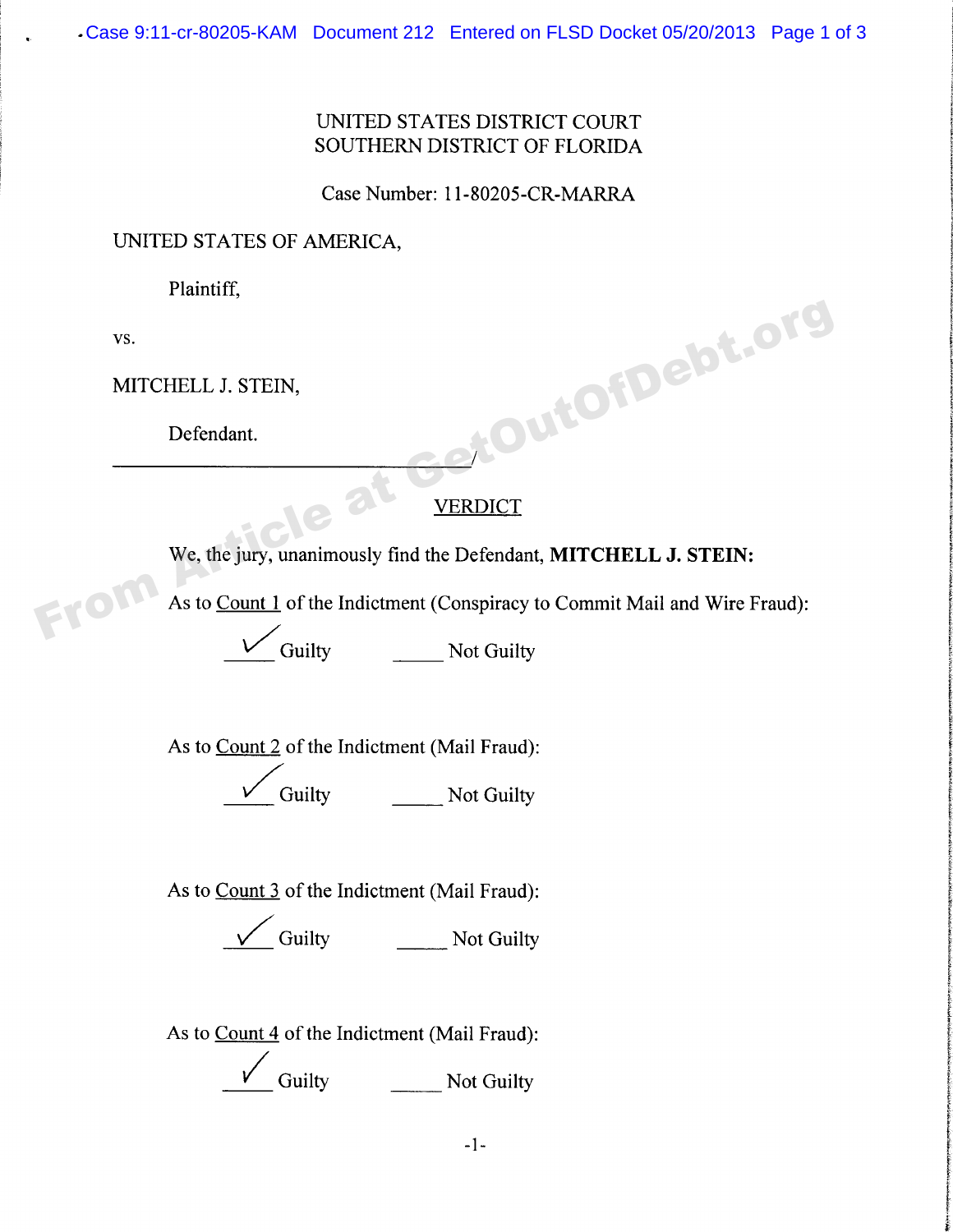Case 9:11-cr-80205-KAM Document 212 Entered on FLSD Docket 05/20/2013 Page 2 of 3

As to Count 5 of the Indictment (Wire Fraud):

Guilty **Not Guilty** 

As to Count  $6$  of the Indictment (Wire Fraud):

Guilty **Not Guilty** 

As to **Count 7** of the Indictment (Wire Fraud):

Guilty Not Guilty

As to Count 8 of the Indictment (Securities Fraud): V Guilty<br>
As to <u>Count 7</u> of the Indictment (Wire Fraud):<br>
V Guilty<br>
As to <u>Count 8</u> of the Indictment (Securities Fraud):<br>
V Guilty<br>
Not Guilty<br>
Not Guilty<br>
Not Guilty<br>
Not Guilty<br>
Not Guilty<br>
Not Guilty<br>
Not Guilty<br>
Not

a Guilty **Not Guilty** 

As to Count 9 of the Indictment (Securities Fraud):

Guilty Not Guilty

As to Count 10 of the Indictment (Securities Fraud):

Guilty **Not Guilty** 

As to Count 11 of the Indictment (Money Laundering): Guilty Not Guilty